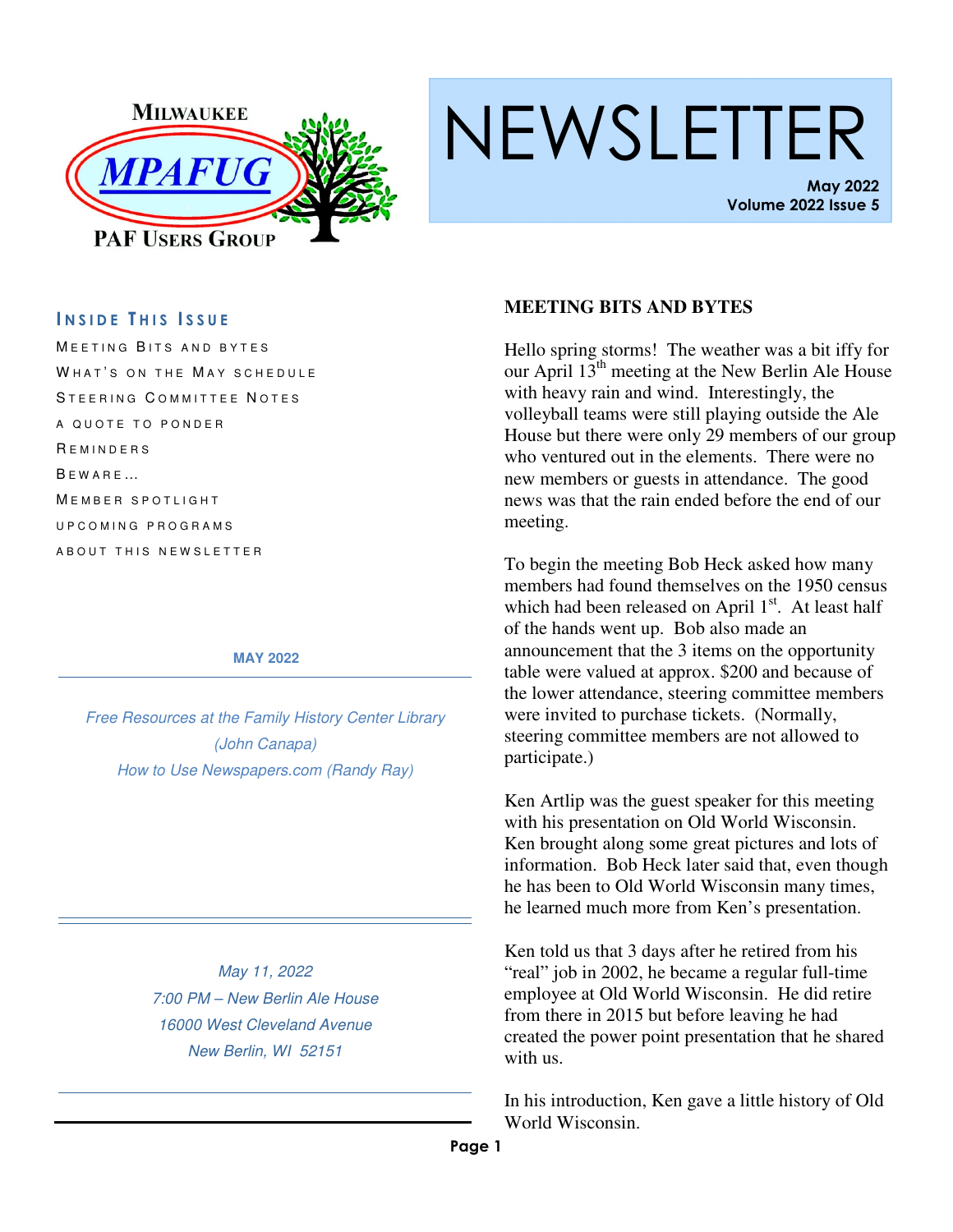"It was opened in 1976 and is the largest living history museum in America. It is located on 576 acres of DNR land in the Kettle Moraine near Eagle in Waukesha County.

Each state was encouraged to present a 1976 bicentennial gift to the nation and Old World Wisconsin became ours. Since it was imagined in the 1960's it has been a very expensive project for the State Historical Society."

According to Ken, many ethnic groups were drawn to Wisconsin for various reasons, especially Yankees from New York and people from Germany.

"There are so many stories to tell and many different things to study and learn."

Old World Wisconsin today is comprised of the original 1876 Crossroads Village from 1976 and 6 major areas including German, Polish, Danish, Norwegian, Finnish and African American homesteads.

If you have never paid a visit to Old World Wisconsin, after seeing it through Ken's eyes and hearing his stories, it may entice you to take a walk through the history yourself.





Ken Artlip in his working days at Old World Wisconsin.

### **WHAT'S ON THE MAY SCHEDULE**

Randy Ray will be showing us **How to Use Newspapers.com** this month. Whether you have tried this route before and not been successful or perhaps have never tried newspaper research, Randy will give you tips on how to find those ancestors of yours in the newspapers of their time. Following Randy, Bob Heck will take us to **FamilySearch: Unindexed Files Using Search Images.** Bob says that there are amazing things you can find using this, including pictures in foreign countries. He has given us a short version of this in the past using his ancestral home in the Czech Republic. You'll want to learn how to use this to fill out your family story.

#### **STEERING COMMITTEE NOTES**

Your MPAFUG steering committee held a zoom meeting on April 20, 2022. The following members attended:

Sam Colon, Bob Heck, Bob Miller, Randy Ray, Louise Stack and Bob Tatalovich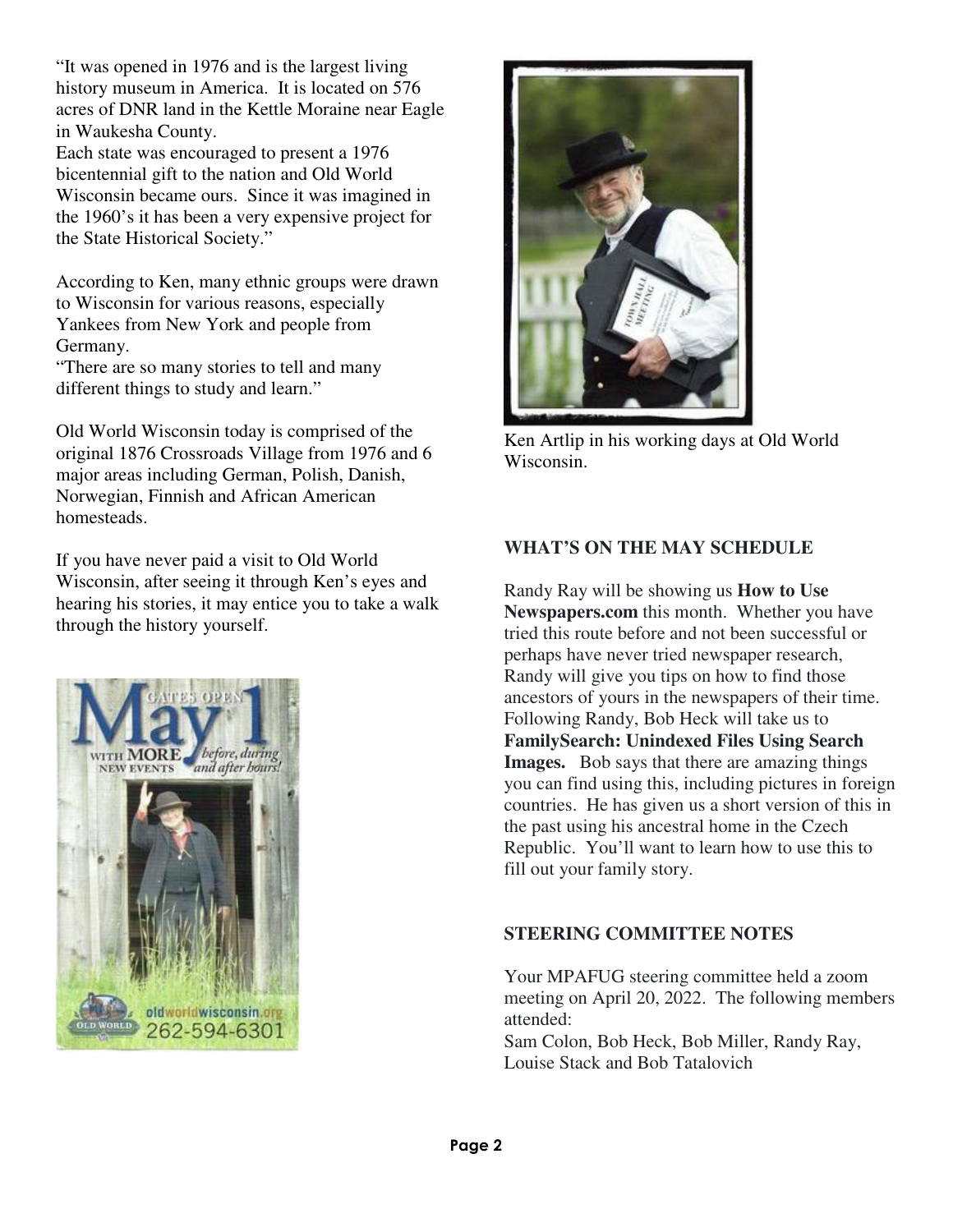Bob Heck began the meeting with news of a member, also a former steering committee member, who was in Froedtert Hospital. Earl Capps had fallen off a ladder at his home, had broken several ribs and hit his head and was in ICU.

Sam Colon gave an update on the opportunity table from the April meeting. As previously stated, the value of the items was \$200. Ticket sales were good but we made just \$17 short of the total value. Attendance was down from the previous month perhaps due to the weather.

Bob Heck stated that he was not happy with the sound quality on the recording of the April meeting. He had to do a little finagling and get a little help from his son Bill, but did get it cleaned up enough before sending it out to the membership. He determined that because they were using the mic on the computer it picked up sound from everywhere which interfered with the actual sound of the presentation. So, the solution was to order a highly directional microphone.

We again discussed the membership dues for 2023. The members present all agreed that dues should be reinstated for the coming year after having been free for the last 2 years. The dues will remain at \$12. Notices should start being sent out to membership starting in September.

Lastly, upcoming programs took up a large portion of the meeting.

#### **A QUOTE TO PONDER:**

*"Every time an old person dies it is as if a library burns down." Unknown*

# **REMINDERS**

Please keep Earl Capps in your thoughts and prayers for a speedy recovery.

May  $30<sup>th</sup>$  is Memorial Day, a time to remember those that have died while in military service. If you have ancestors who have been killed in action, this would be the time to honor them and ensure that there is an American flag on their gravesite.

**The Family History Center** is open Thursdays and Saturdays.

| Thursday hours: $8:30AM - 3:30PM$ and |
|---------------------------------------|
| $6:30PM - 9:00PM$                     |
| Saturday hours: $10:00AM - 1:00PM$    |

On Thursday evenings Bob Heck and Randy Ray are the volunteers on duty who will assist you in your research.

There are numerous Portal systems available for free use at the center, some of which you may not have tried from home because they come with a cost but could be of use for your research. Ancestry, Fold3, Newspapers.com among others that charge, are available free at the center. If you need help with your research, this is the place to go.

# **BEWARE…**

You may have already seen or heard that scams and phishing expeditions on the rise, are more sophisticated and coming faster than ever. We've heard it all before, but it doesn't hurt to be reminded.

According to Tri City National Bank, the FBI issued the following Public Service Announcement:

#### **"Quick Tips"**

"Be wary of unsolicited requests to verify account information. Cybercriminals can use email addresses and phone numbers which may then appear to come from a legitimate financial institution. If a call or text is received regarding possible fraud or unauthorized transfers, do not respond directly.

If an unsolicited request to verify account information is received, contact the financial institution's fraud department through verified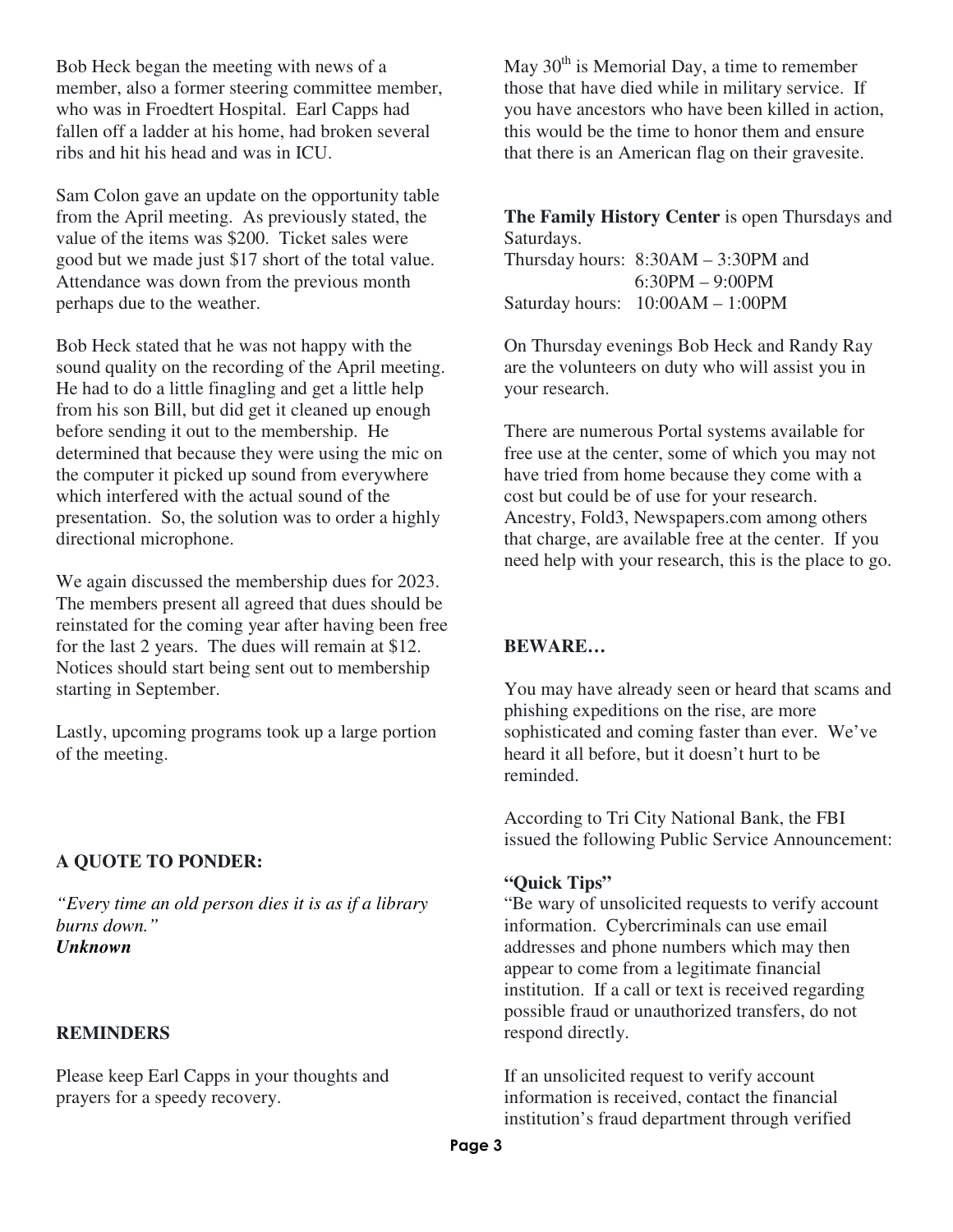telephone numbers and email addresses on official bank websites or documentation, not through those provided in texts or emails.

Enable Multi Factor Authentication (MFA) for all financial accounts, and do not provide MFA codes or passwords to anyone over the phone.

Understand financial institutions will not ask customers to transfer funds between accounts in order to prevent fraud.

Be skeptical of callers that provide personally identifiable information, such as social security numbers and past addresses, as proof of their legitimacy. The proliferation of large-scale data breaches over the last decade has supplied criminals with enormous amounts of personal data, which may be used repeatedly in a variety of scams and frauds."

# **MEMBER SPOTLIGHT**

The John Canapa Story

Some of you may have already met John as he is the director of the Family History Center in Hales Corners. Being a member of the LDS church is what got John interested in doing his own genealogy research. He has been on his genealogical journey for about 10 years, and has been a member of MPAFUG for about 4 years.

John has been researching both his and his wife's ancestors. His wife is from Idaho with ancestors from Western Europe. John's family is originally from Wisconsin with ancestors from Poland and Italy.

Even though John has not gone on any road trips for his research, he has some great family stories. For one, his great-great uncle was a Catholic Monsignor on Milwaukee's east side. When his mother died, he had her monument made out of bronze which really upset the family because they were stone cutters who made monuments. In fact, John's Italian ancestors worked in marble quarries in Carrara, Italy which is the same place Michelangelo got the marble for his statue of David. Learning

that was John's best find. His Wenta side of the family still has a place on south  $13<sup>th</sup>$  street, Wenta's Monuments, that sells stone headstones.

John has had a few surprises including learning the location of family throughout the US, Poland, Italy, France, northern Africa, Corsica and South America. Of course, John has also ran into brick walls in both Italy and Poland which is where most of his research is concentrated. He has gone as far as 6 generations back. He is hoping to get more information on locations in Poland.

Thanks for sharing, John!

If you would like to submit your story, please email Louise Stack at: kilostack@att.net and put Member Spotlight in the subject line.

There are the12 basic questions to answer about your genealogy story, but beyond that you are free to tell your story any way you wish. All the stories are unique and interesting, but also give other members research hints and hope that they too will find their ancestors.

The Member Spotlight questions have recently been updated:

1. Who or what got you interested in genealogy?

2. How long have you been doing your genealogy research? How long have you been a member of MPAFUG?

3. How big is your family tree?

4. How many ancestors are you researching? Are you working with or sharing with another relative? 5. Do you have any special photographs or memorabilia?

6. Have you gone on any road trips for your research? Where? Did you find what you were looking for?

- 7. Have you had any surprises?
- 8. What is your best find?
- 9. Have you hit any brick walls?
- 10. What countries have you been researching?
- 11. How far back have you gone?
- 12. What are you hoping to find?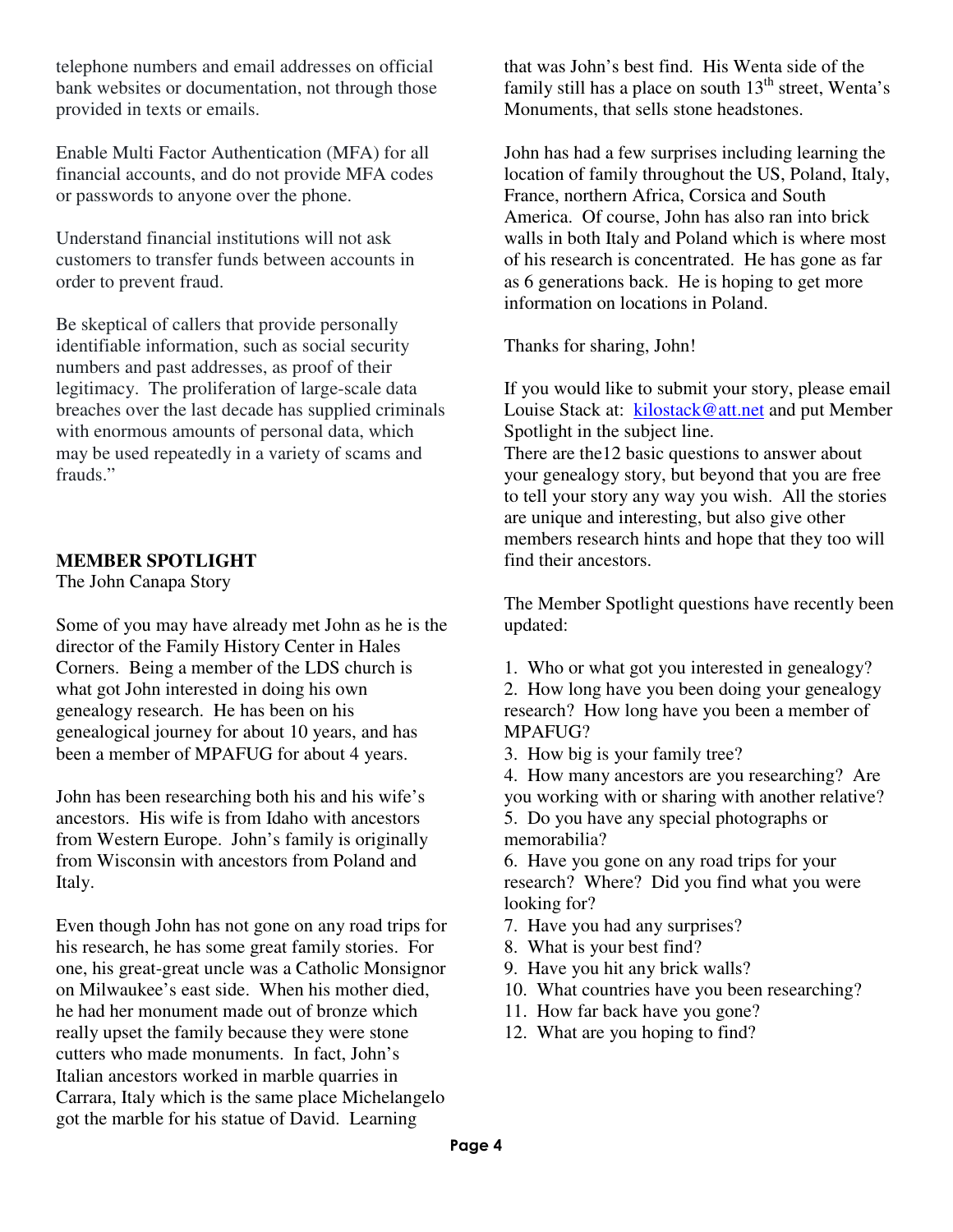# **UPCOMING PROGRAMS**

#### **June 8, 2022**

Free Resources at the Family History Center (John Canapa) MyHeritage & DNA Transfer and Voice Animation (Sam Colon)

#### **July 13, 2022**

How to Organize Your Photos (Randy Ray) YouTube Videos for Genealogy Research (Bob Tatalovich)

#### **August 10, 2022**

UW Milwaukee Golda Meir Library Digital Map Collection (Randy Ray) Stephen P. Morse Website (Bob Miller)

#### **September 14, 2022**

Simple Computer Hacks for Genealogy: How to Keep Your Computer Clean of Junk Files. Google Tricks, Google Translate Tricks, Zoom Tricks, Computer Tricks and Hacks (Randy Ray) Member Survey (Open Forum; bring your ideas for future programs)

#### **October 12, 2022**

Facebook Groups for Family History (Bob Heck)

#### **November 9, 2022**

The following are the dates for the remainder of 2022; however, we are still planning topics for the meetings. As always, volunteers are welcome to give presentations on any genealogical topic.

#### **October 12, 2022 (1) November 9, 2022**

If you would like to make a presentation or have a suggestion for a meeting topic, please contact Bob Heck at: bobheckmpafug@gmail.com.

# **About This Newsletter**

This newsletter is the official monthly publication of the Milwaukee PAF Users Group. All rights are reserved. No articles herein may be reproduced for profit or commercial gain without the express written consent of the Publisher or the Milwaukee PAF Users Group. Other PAF Users Groups may republish articles freely, but must include credit to the authors and *for* the Milwaukee PAF Users Group Newsletter.

Members interested in submitting articles may email them to **bobheckmpafug@gmail.com**. The MPAFUG Publisher will determine if an article will be used in this newsletter. Articles will be used as space permits.

NO COPYRIGHTED ARTICLES may be submitted without express permission of the author and publisher. Articles should be submitted by the 1<sup>st</sup> Wednesday to be considered for inclusion in that same month. Credit will be given for your article.

#### **MPAFUG KEY INFORMATION**

### **STEERING COMMITTEE MEMBERS**

Sam Colon: 414-327-2133 genrschr@gmail.com

Bob Heck: 414-421-7143 bobheckmpafug@gmail.com

Jane Orne: 262-938-9371 orne@Rworld.net

Louise Stack: 414-581-3978 kilostack@att.net

Bob Tatalovich: 414-897-8280 Bobt3725@gmail.com